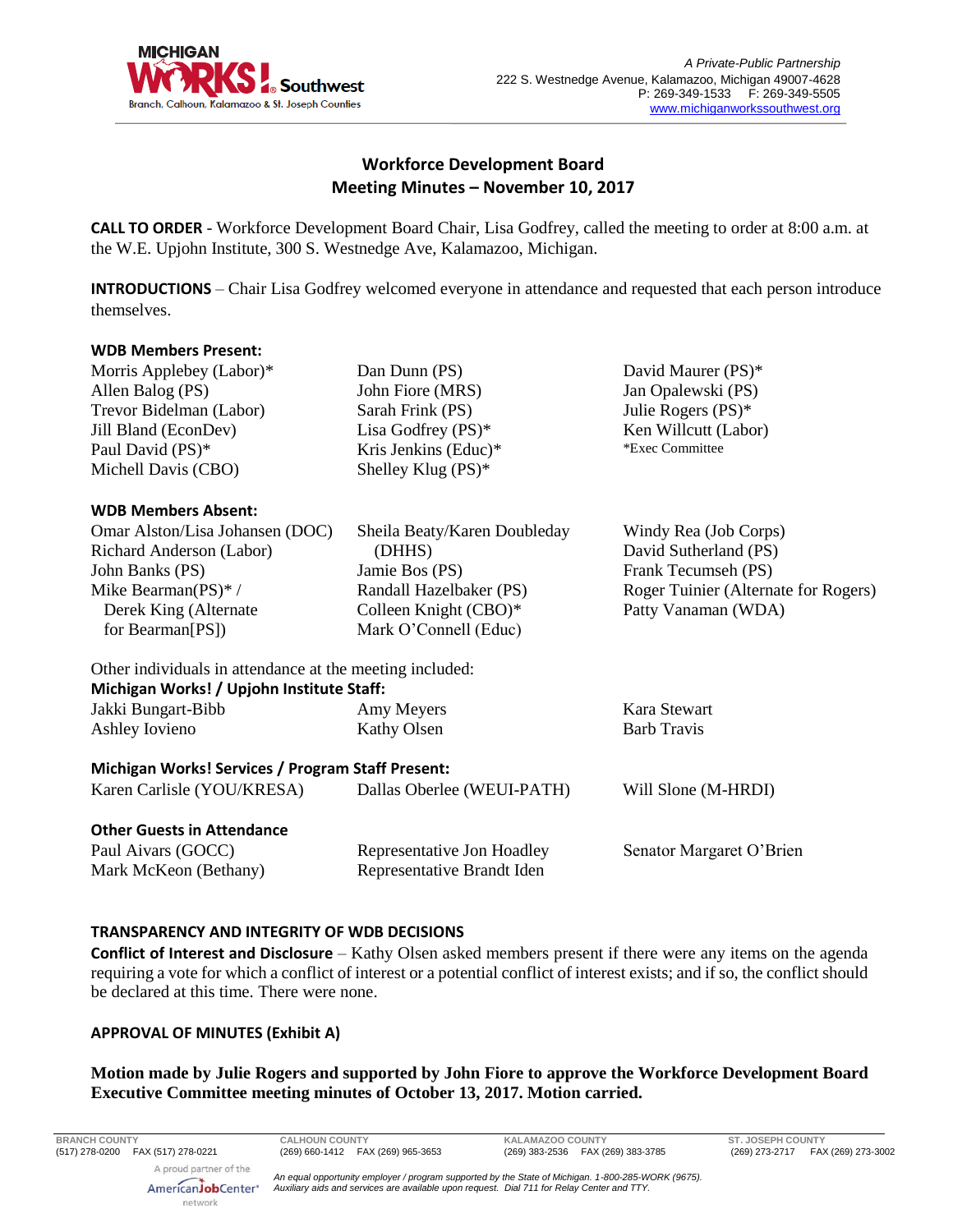#### **CITIZENS' TIME**

No comments.

### **COMMITTEE REPORTS**

**Monitoring and Evaluation Committee –** Dave Maurer reported the Monitoring and Evaluation Committee reviewed Employment Services, the One Stop Operator and Trade Act program and services on Nov 8, 2017. Staff have made good progress in standardizing operations throughout the four-county Michigan Works! Southwest service area. The review included interviewing a representative from the BC Vision initiative who shared information regarding numerous hiring events and preparation fairs that were held in the Battle Creek community and the support provided by staff from Michigan Works! Southwest. Two participants were also interviewed by the committee. Both were receiving services funded by the Trade Act and were very satisfied with the services and assistance received. He also reported there were no findings from the staff monitoring that preceded the committee's visit.

**Veterans Committee** – Kathy Olsen reported as a follow-up to the recent event held for businesses on the topic of how to become a veteran friendly employer, the VCAT Employment Committee hosted a Veteran Employment and Joint Service Transcript workshop for veterans and their spouses on November 8, 2017 at the Service Center in Battle Creek. A flyer for this event was included in the agenda packet (Exhibit C2). The next VCAT Education Committee is scheduled for Wednesday, November 29, 2017 from 1:00-2:00 p.m. at Kellogg Community College, RMTC building.

**Disability Awareness Resource Team (DART)** – John Fiore reported the DART Committee focuses on advising the WDB on providing employment services and supports to individuals with disabilities. One workgroup of DART has been working on a recommended training plan for front-line staff. The training modules will be structured in such a way so that staff can complete the modules at a time that coordinates with their work load. Another workgroup put together a matrix of the partners who work with individuals with disabilities, the services they provide, contact information and websites. At each DART meeting, members also discuss emerging issues that will affect individuals with disabilities and advocacy efforts that are taking place. Mr. Fiore also reported on a pilot project between Michigan Rehabilitation Services (MRS) and Michigan Works! Southwest to maximize the strengths from each agency to assist individuals with disabilities. MRS is providing the more intensive supports and MWSW is assisting with the range of employment services available at the Service Center. The next DART committee meeting is scheduled for November 14, 2017.

**Talent District Career Council (TDCC)** – Kris Jenkins thanked staff for their efforts in holding another [MiCareerQuest Southwest](http://www.micareerquestsw.org/) event. It was truly a regional effort and the feedback received from students and staff from Calhoun, Kalamazoo and Lewis/Cass school districts was very positive. She reported \$1.4 million in MI STEM grant funds are available statewide under the 2017-18 School Aid Act. Kalamazoo Regional Educational Service Agency (KRESA) applied to be the fiscal agent for an eight-county area that includes Prosperity Region 8 plus Barry County. Under the grant, KRESA will manage the funds that will be used to support a regional director who will report to the State of Michigan. An application for expansion of Early/Middle College (EMC) programming is due on November 15, 2017. The request is to expand all EMC programs to include local demand that is outside of what the State has identified as high skill, high wage, in-demand. One example she provided is the local demand for graphics, especially in the manufacturing sector; yet graphics was not included on the State list. The TDCC approved the application electronically and will formally approve it at the next TDCC meeting which is scheduled Thursday, December 14, 2017. The agenda for the meeting will also include a presentation from Matt Lynn from the United Way on the ALICE data for Prosperity Region 8. The presentation will be similar to what was presented to the WDB at the September 8 quarterly meeting.

#### **NEW BUSINESS**

**Election of Chair and Vice Chair** – Julie Rogers reported the Nominations Committee is recommending that Lisa Godfrey continue as the WDB chair for another year and that Shelley Klug serve as the vice-chair. The committee met with the nominees and each has agreed to serve. She reported the committee would accept other nominations

.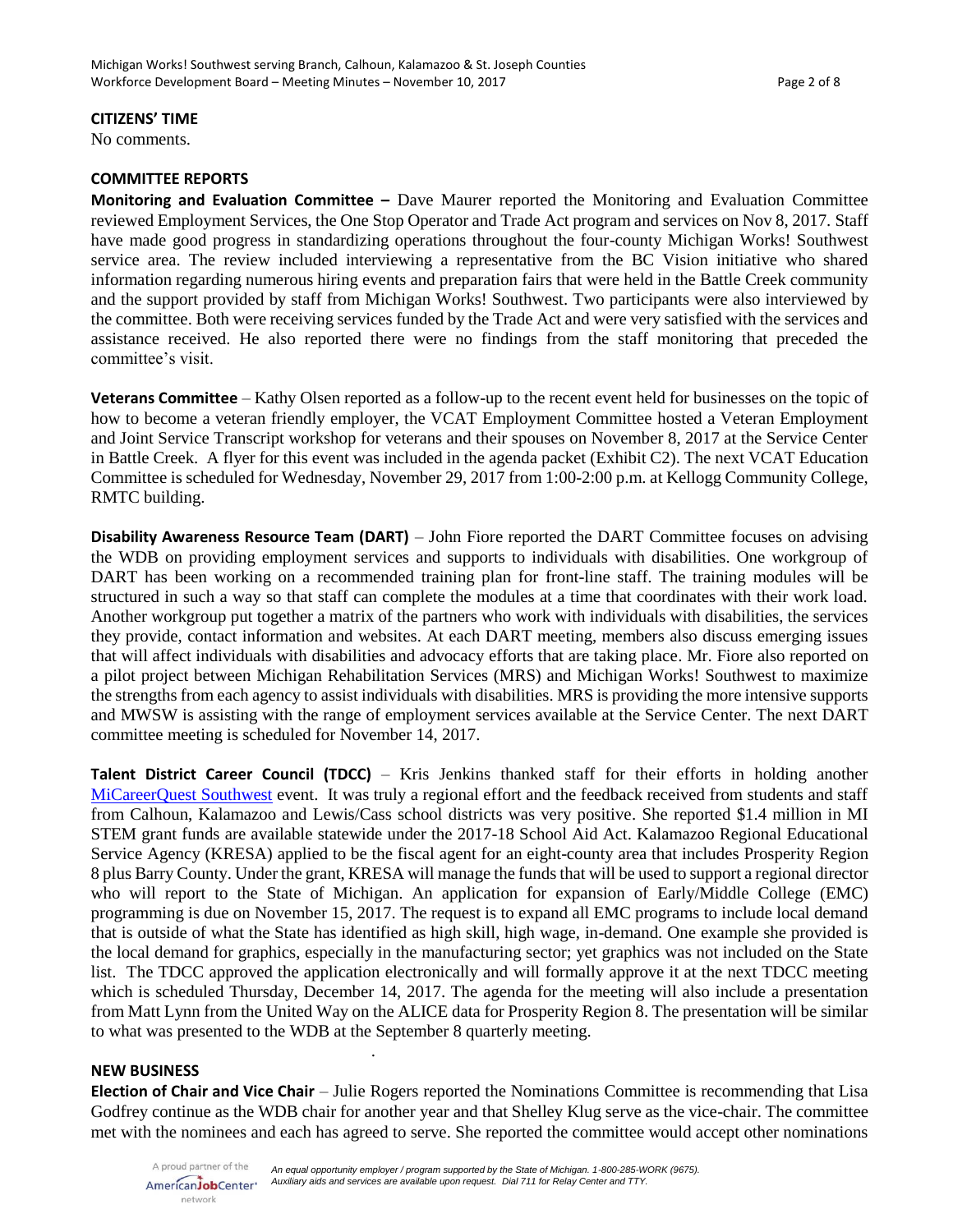from the floor and noted nominees must be from the private sector. There were no additional nominees from the floor.

# **Motion made by Julie Rogers and supported by both Kris Jenkins and Allen Balog to accept the nomination of Lisa Godfrey as Chair and Shelley Klug as Vice-Chair of the Workforce Development Board for Michigan Works! Southwest; and to close the nominations and cast a unanimous ballot. Motion carried.**

**Talent District Career Council (TDCC) Roster Changes (Exhibit B) –** Kathy Olsen requested WDB consideration and approval for changes to the Talent District Career Council (TDCC) roster. She reported receiving notice late yesterday of one additional change to the TDCC roster that was included in the agenda packet. Elksnis Geisler, Interim Assistant Dean of Assessment & Academic Services replaced Tracie Labadie at Glen Oaks Community College (GOCC). Other changes to the TDCC roster include the addition of Paul Aivars, Director of Business Outreach and Services at GOCC to serve as an alternate for Geisler; the addition of Deb Coates to serve as an alternate for Tom Buszek representing Kalamazoo Valley Community College (KVCC); and the addition of Robert Smith who replaced Scott Starkweather as the Director of Career and Technical Education at the Van Buren Technology Center.

# **Motion made by Shelley Klug and supported by Dave Maurer to approve the changes to the TDCC roster as presented. Motion carried.**

**Trade Adjustment Assistant (TAA) Plan for FY18 (Exhibit F)** - Amy Meyers requested Board consideration and approval of the Trade Adjustment Assistance (TAA) Plan for FY18. She reported TAA is a federal program that provides services to workers who have lost their jobs because of foreign trade. The planned allocation for Michigan Works! Southwest for FY18 is \$535,000. This represents an approximate fifteen percent decrease from last year's funding allocation. The allocation is divided into two categories. First, program funds in which funding is utilized for training services; and second, case management funds for which the purpose is to provide participants with the support they need for reemployment. In response to a question from a Board member, Ms. Meyers reported the TAA policy does allow MW areas to request additional funds if needed and in the past, many of the requests were awarded.

# **Motion made by Paul David and supported by Morris Applebey to approve the Trade Adjustment Assistance (TAA) Plan for FY18. Motion carried.**

# **STAFF REPORTS**

**Marketing (Exhibits C1-C3)** – Kathy Olsen reported the Marketing Report (Exhibit C1) included in the agenda packet is a list of upcoming events for businesses, job seekers and the public. She highlighted the flyers included in the packet. One flyer (Exhibit C2) is to promote the Veteran Employment and Joint Services Transcript Workshop previously mentioned under the Veterans Committee report. The other flyer (Exhibit C3) is to promote the Albion Job Fair scheduled for December 14, 2017 and Job Fair Prep events that will precede the job fair. She reported that hiring events are updated almost daily on the website and encouraged individuals to check it often. Michigan Works! Southwest also has a weekly Jobs Bulletin that individuals can subscribe to. The Bulletin includes upcoming hiring events, local job openings, and training opportunities. The [link to subscribe](https://madmimi.com/signups/231418/join) is located on the website. She also reported that the slide show that has been playing on the screen in the front of the room are photos take at the MiCarerQuest Southwest event that Kara Stewart will report on.

**Program Operations / Special Initiatives** – Dallas Oberlee thanked Michigan Works! Southwest Employment Services/Kalamazoo RESA staff for their assistance in planning for the *Albion Job Fair* (Exhibit C3) that is scheduled for December 14 and for their commitment to providing assistance at the three Job Fair Preparation events scheduled prior to the job fair.

The focus for the *Workforce Innovation Fund* grant has been on training. Momentum/Urban Alliance, in partnership with Kalamazoo Valley Community College is offering a *Warehouse Management and Inventory*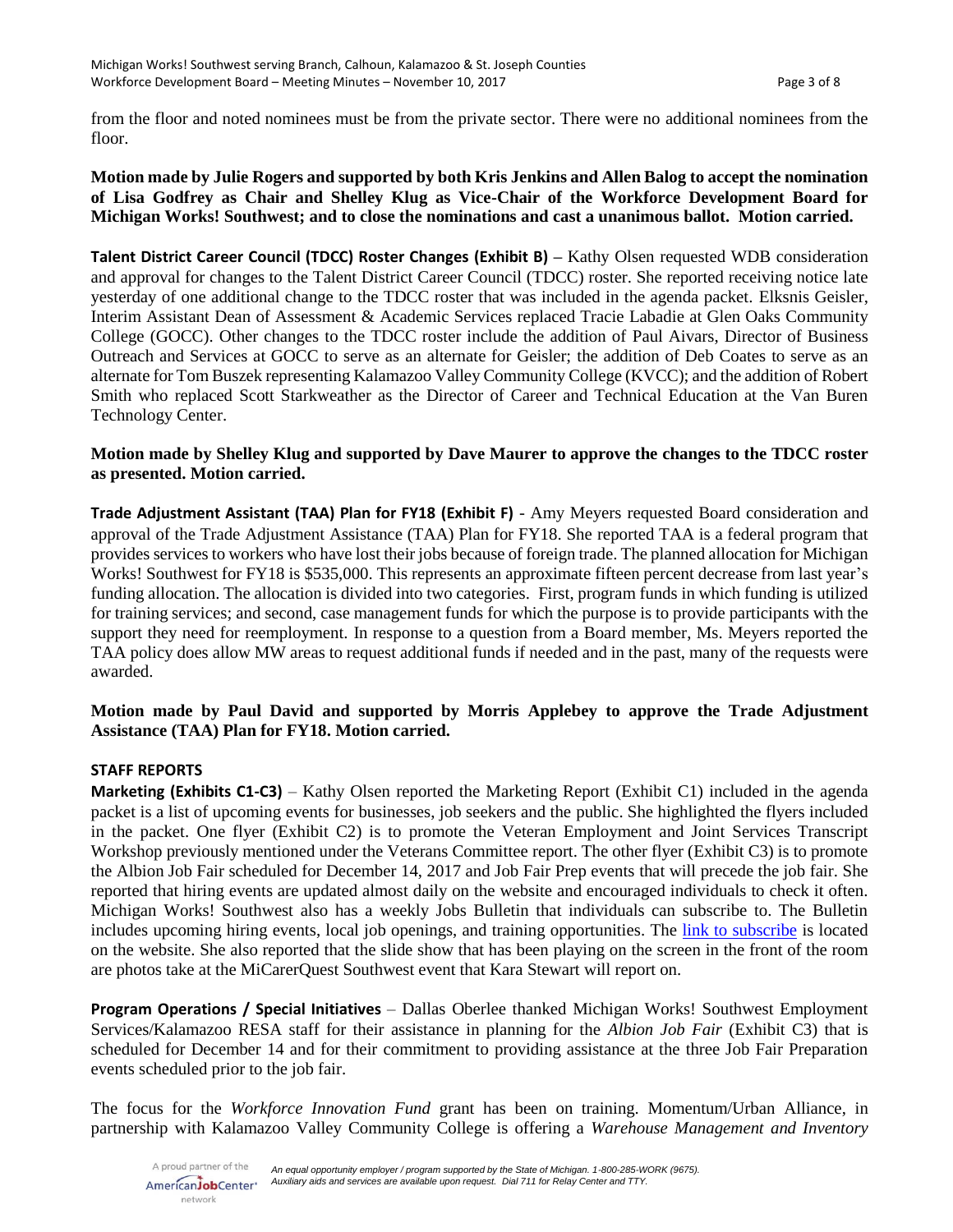*Control Academy (WMIC)*. Employers from the Employer Resource Network (ERN) have identified this training as a need. Individuals enrolled in the training will be graduates of the Momentum Soft Skills Training Program and the cost for the WMIC Academy will be paid for with the WIF grant. ERN Employers have also expressed an interest in developing *Career Pathways*. Staff and employers will receive training on how to establish pathways to help move entry-level workers into higher level jobs.

Dallas Oberlee distributed copies of an article titled *["Shared Alliance bolsters Battle Creek's child care centers"](http://www.secondwavemedia.com/southwest-michigan/features/Shared-Alliance-bolsters-Battle-Creek-s-child-care-centers-1030.aspx)* that appeared in A Second Wave Media publication on October 30, 2017. Thee day care facilities in the Battle Creek Area formed an Alliance to support each other. The Alliance allows for sharing the responsibility of the administrative functions so that the day cares can focus more on the care of the children and families they serve. The Alliance is a member of the *Employer Resource Network.*

Staff have been planning for the implementation of a *[Families Forward Demonstration Project](https://www.mdrc.org/project/families-forward-demonstration#overview)* in the Battle Creek area. The focus will be to assist non-custodial parents who are struggling. The project was originally scheduled to begin in the summer of 2017; however, the start was delayed due to the lack of a federal waiver. It is now scheduled to begin January 1, 2018 pending the receipt of the waiver. [The waiver was received after this meeting took place.]

Changes to the Food Assistance Program are being implemented because of the expiration of a federal waiver that was previously granted to Michigan. The changes begin in Kalamazoo County on January 1, 2018 and on July 1, 2018 in Branch, Calhoun and St. Joseph Counties. The change implements *Time Limited Food Assistance (TLFA)* for individuals ages 18-49 without dependents who apply for food assistance. Under TFLA, the individual must meet specific work requirements to receive benefits. Staff anticipate there will be approximately 2,500 referrals beginning January 1, 2018. Staff are also working with the local food banks in anticipation of an increase in the number of requests the food banks will receive because of TLFA. Individuals applying for food assistance will be required to work at least twenty (20) hours a week or participate in other eligible employment and training activities. The number of required hours will depend on the activity. Michigan Works! will assist with job search and employment and can also provide some support services to retain employment. The Department of Health and Human Services (DHHS) sent out letters on November 27, 2017 to individuals who will be affected. The change was previously implemented in the Grand Rapids area and staff will be meeting with their staff to learn from them. [More info at: [http://www.mlive.com/news/index.ssf/2017/11/new\\_work\\_requirements\\_coming\\_f.html](http://www.mlive.com/news/index.ssf/2017/11/new_work_requirements_coming_f.html) ]

Ms. Oberlee also shared a *youth success story*: When Natalie connected with Workforce Innovation and Opportunity Act (WIOA) Youth Services she was a high school dropout, struggling with education and employment. Youth services staff assisted Natalie in re-enrolling in school and supporting her through completion of GED requirements. With a desire to pursue health care, Natalie was dual enrolled in the WIOA Adult Services with a focus on Certified Nurse Assistant (CNA) training. Although Natalie was doing well, she was faced with some personal issues that delayed her participation. Natalie persevered and completed CNA training and passed the State certification in March 2017. Natalie originally landed a position at a nursing care facility in Portage Michigan working thirty (30) hours per week earning \$14.00 per hour. Natalie is now employed in a nursing care facility in Galesburg Michigan earning \$16.25 per hour.

**Business Services and Skilled Trades Training Fund (STTF) Update -** Ashley Iovieno reported 40 *Skilled Trades Training Funds (STTF)* applications totaling \$1.8 million to train 1,797 individuals which includes 492 new hires and 31 registered apprenticeships were submitted to the State of Michigan from Michigan Works! Southwest. The State received a total of 950 applications totaling \$38 million dollars and the total STTF amount available this year is \$29 million. Staff are currently working on additional grant applications for industry-wide collaboratives.

Kara Stewart reported Business Services staff have devoted a lot of time and effort to raising awareness of the opportunities for *Apprenticeship Training* in all industries to employers and job seekers. Apprenticeships can be customized and employers have control of the training plan. She highlighted the fact that Michigan Works! Southwest was recently recognized at the Michigan Works! Association's annual conference for having the largest increase in apprenticeships in the State. [National Apprenticeship Week](https://www.dol.gov/apprenticeship/NAW/) is November 13-19, 2017 and an event is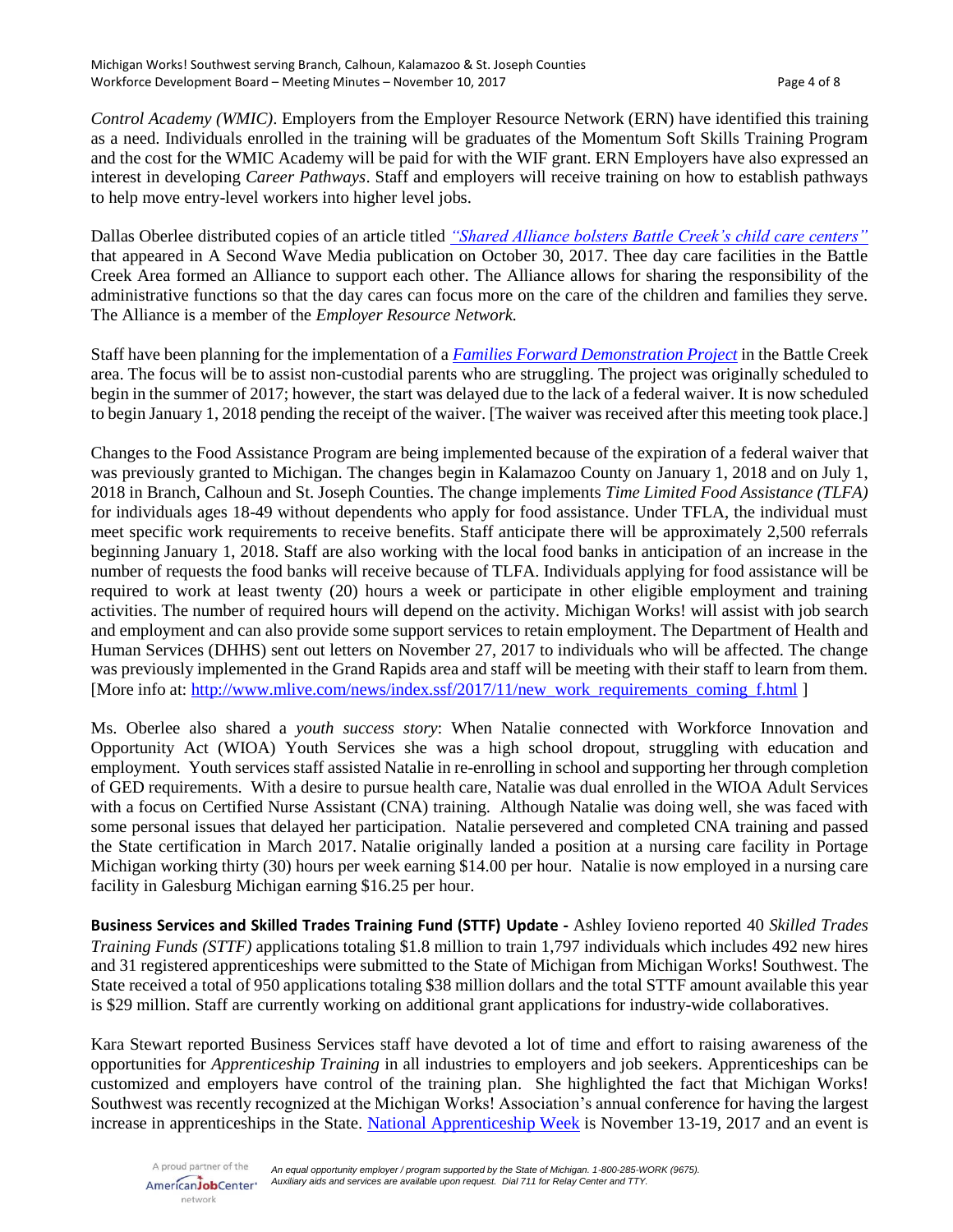being planned for November 13, 2017 at Kellogg Community College's RMTC building. Youth from surrounding schools are invited to attend. The agenda for the event includes a speaker from the Department of Labor and a panel of individuals in an apprenticeship training program, a panel of employers, and time for Q and A.

Ms. Stewart reported more than 5,000 eighth grade students from Calhoun, Kalamazoo and Cass County attended the two-day *MiCareerQuest Southwest* event. A community open house and job fair was held on the evening of November 1. The event committee will be meeting to recap and debrief. She thanked staff and volunteers for their support for the event and referred attendees to page four of the Dashboard Report for additional event data.

**Labor Market Information (LMI) (Exhibit D)** - Labor market reports generated from Burning Glass Analytics and Real Time Jobs Data that identified the top detailed occupations, skills greatest in demand, and employers with the most job openings in Prosperity Region 8, Michigan Works! Southwest, and each of the four counties in the MW Southwest Area for the period September 1 through October 31, 2017 were included in the agenda packet (Exhibit D).

**Dashboard Report (Exhibit E)** –Amy Meyers reported page one of the Dashboard Report (Exhibit E) highlights labor participation data for the four-county area on the left side and in-demand job postings for Prosperity Region 8 on the right side. Page two of the dashboard covers the programs and services that run on a July 1 through June 30 Program Year. Since July 1, 2017 there has been over 53,000 visitors to the MWSW service centers, staff assisted over 500 employers and helped fill 900 jobs. The services on page three of the dashboard highlight programs that operate on the October 1 through September 30 Fiscal Year. Except for the Work Participation Rate (WPR), the data for this page is reflective of only one month. Page four is a summary of the reports provided by staff during the meeting.

**Director's Report** – Jakki Bungart-Bibb distributed a copy of the Director's Report dated November 10, 2017. She reported the Senate Appropriations Committee passed its spending measure for Labor, Health and Human Services in September. The bill keeps current funding levels for Workforce Innovation and Opportunity Act programs and avoids major cuts in other related areas proposed by the Administration and House Appropriations.

| <b>Fund Source</b> | Administration | House           | Senate          |
|--------------------|----------------|-----------------|-----------------|
| <b>WIOA</b>        | 40% Reduction  | 2-5% Reduction  | 0% Flat Funded  |
| Wagner Peyer       | 40% Reduction  | 100% Eliminated | 0.75% Reduction |
| Apprenticeships    | 10% Reduction  | 100% Eliminated | 0% Flat Funded  |

It was expected that the House and Senate appropriators would negotiate a final spending plan within the next month. However, an update was received after this report was written indicating that we may be looking at another continuing resolution that would possibly take us through early spring.

In September, members of the United States Workforce Association (USWA) met with key stakeholders and White House officials on workforce development strategies. Individuals included representatives from California, Maryland, Michigan and Texas. They met with staff to Senator Stabenow, Counselor to Secretary Acosta, staff from the House Education and Workforce Committee, Department of Education, Business Roundtable and National Governors Association.

White House officials are looking for two to three policy ideas to improve the workforce system. An initial meeting took place in October to develop and prioritize ideas and members from USWA are planning a follow-up meeting in November to finalize policy recommendations.

Talent Investment Agency (TIA) Workforce Development staff are participating in an Operational Excellence (OpEx) initiative in response to the Governor's call to excellence- envisioned as enhanced service to the citizens of our State and greater participation of state employees in providing those services. OpEx consists of an interactive team process to examine processes and procedures by which we deliver our services. As part of the OpEx initiative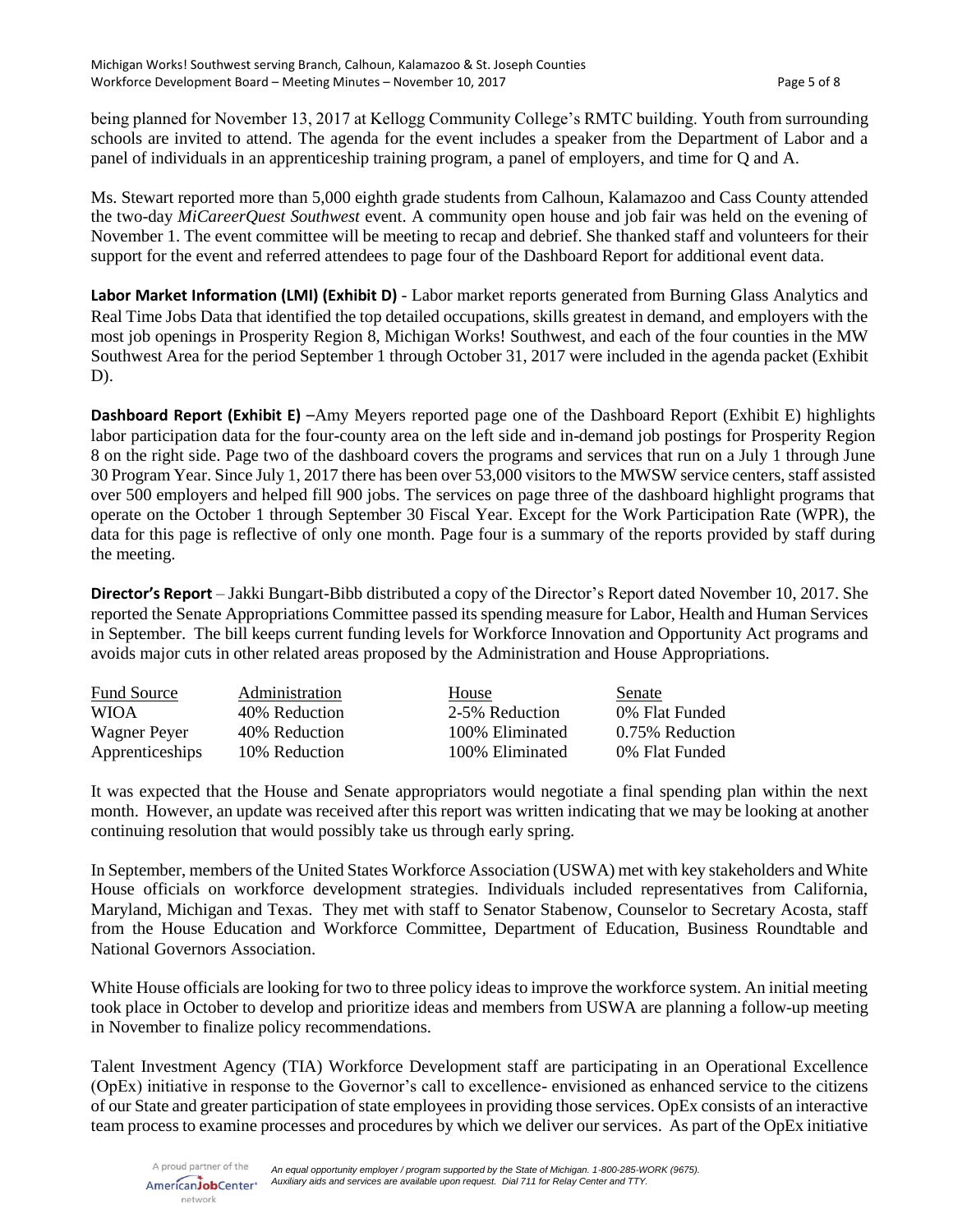TIA will be focusing on job seeker and employer engagement. TIA has asked for staff from Michigan Works! Southwest to participate on the team to discuss best practices and areas for improvement.

[Pathfinder,](https://pathfinder.mitalent.org/#/home) the State's free online tool designed to provide real-time, value-added information for users to make more informed decisions on education and career opportunities is up and running. This online resource supports numerous state goals including:

- TIA's commitment to customer-focused services by engaging citizens early about opportunities.
- Michigan's focus to attract and retain qualified talent to fill targeted industry skills gaps.
- Coordination with the state's "Going PRO" campaign to improve perceptions about Professional Trades occupations through highlighting these careers and showing the benefits of entering a skilled trade.

Jakki Bungart-Bibb also reported on recent incidents that happened near the Kalamazoo Service Center. A shooting incident occurred near the center on November 2. This shooting was not directed at the service center or staff and fortunately there were no injuries in the situation. Police arrived quickly and took control of the situation. The Michigan Works! Southwest operations team met on Tuesday, November 7 to debrief about the situation and to review and discuss safety plans and procedures. Yesterday, November 9, there was a tragic event that took place next door to the Kalamazoo Service Center. In an ongoing effort to ensure that we are taking every precaution to make the service center a safe environment for customers and staff, a subcommittee of the operations team was formed. The subcommittee's focus is on safety plans and procedures.

#### **LEGISLATIVE UPDATE**

Jakki Bungart-Bibb thanked the legislative representatives for taking time out of their busy schedules to attend today's meeting to hear about the work being done in the Michigan Works! Southwest area. She introduced State Senator Margaret O'Brien, State Representative Jon Hoadley and State Representative Brandt Iden. She noted that Representative Iden sits on the Governor's Talent Investment Board as well as the workforce talent and development committee.

Senator O'Brien distributed a one-page handout summarizing fiscal year 2018 highlights for education, skilled trades and driver responsibility fees. Additional information regarding the discussion of these topics in the House and Senate was also provided. Regarding the Driver Responsibility Fees, she noted the fees are an impediment to getting people back to work and there are two competing packages that both eliminate the fees. Discussion regarding barriers to enrolling in skilled trades led to transportation barriers to access training and work. This included the awareness that many students do not have a driver's license due to the costs for drivers training and the associated fees. In some cases, parents do not want their teens to drive due to the cost of insurance. Other barriers identified included Michigan's No-Fault Insurance, uninsured drivers, and transportation repairs. Representative Hoadley noted that a Fraud Authority would also help and he was glad to see the support for eliminating driver responsibility fees.

Representative Hoadley reported there has been some discussion on removing the prevailing wage and that he would not want to see anything happen to weaken skilled trades in Michigan. He also reported there has been a lot of improvement in the School Aid budget, especially in relation to Career & Technical Education (CTE). There was some discussion regarding the top five career pathways identified as in-demand throughout the State. Kris Jenkins noted that graphics was not on the list because it was not in the top five for all regions of the State; however, locally it is in demand and a request was submitted to have it added for Prosperity Region 8.

Representative Iden complemented local staff for the wonderful job that was done with hosting another MiCareer Quest and noted that the Governor is incredibly supportive of Kalamazoo and that the Kalamazoo area is becoming a leader in the State. Under workforce and talent, he continues to work on a package of bills. Members took part in an engaging discussion regarding the bills. One member noted that one of the biggest challenges is to educate students as to what a skilled trade is and that in order to meet the demand, more youth need to pursue a skilled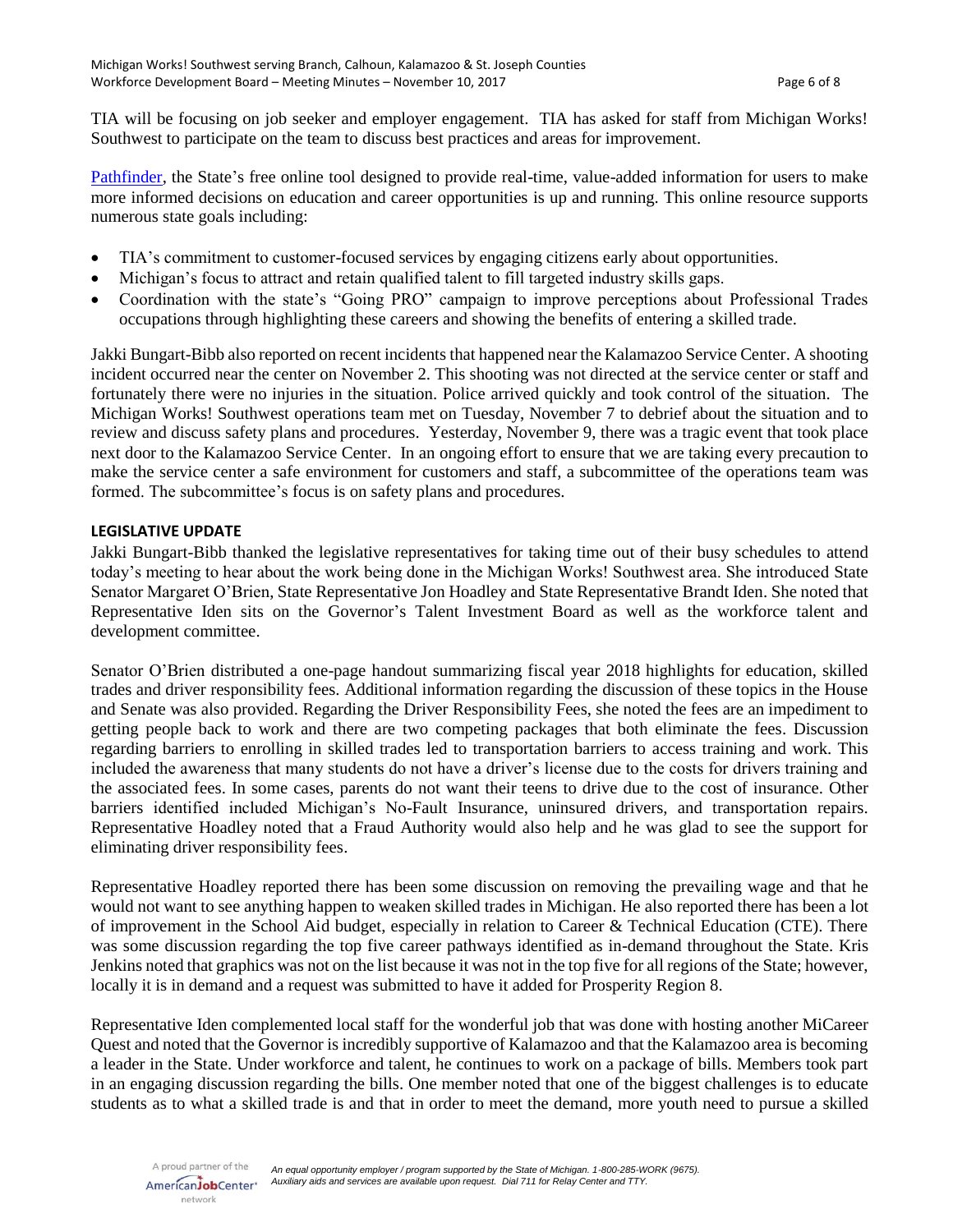trade such as nursing, HVAC, machining, etc. Youth and parents need to know that these are good jobs with good wages.

Representative Hoadley noted the lack of individuals entering the teaching profession which led to further discussion on this topic and associated legislation. Representative Iden noted a bipartisan bill package that allows industry professional to teach classes without requiring a teaching certificate.

The legislators recognized the value of the Skilled Trades Training Fund and the need to find a way to increase the funding to meet the demand. They also recognized the need to improve adult education.

Members present also shared information regarding barriers individuals face in obtaining an ID after release from prison and that this is especially difficult if a person was born in another state or if they were a foster child. One attempt to address this barrier is a pilot project where a mobile Secretary of State unit was brought to the Vocational Village Correctional Facility. Many other re-entry barriers were also discussed.

#### **Refugee Employment Services Presentation**

Mark McKeon, Job Developer for Refugee Employment Services at Bethany Christian Services and Dallas Oberlee, Manager of Program Operations for Michigan Works! Southwest gave a PowerPoint presentation on Refugee Employment Services. Presentation handouts included "Refugee Resettlement Facts" from the UN Refugee Agency; a flyer from Human Rights First on "How Refugees Get to the U.S.;" a flyer outlining the Screening Process for Refugee Entry into the United States; and a copy of an article authored by Haeyoun Park and Larry Buchanan dated January 29, 2017 titled: "Refugees Entering the U.S. Already Face a Rigorous Vetting Process." The presenters also shared Refugee success stories.

### **OLD BUSINESS**

None.

**CITIZENS' TIME** None.

# **MEMBER'S TIME**

None.

# **UPCOMING MEETINGS**

Future meetings were highlighted.

The next meeting of the **full Workforce Development Board** is scheduled for Friday, February 9, 2018 from 8:00 – 9:30 a.m. at a location to be determined in Battle Creek, Michigan.

The next **Executive Committee** is scheduled for Friday, December 8, 2017 from 8:00 a.m. – 9:30 a.m. at Kellogg Community College, RMTC building, Room D, 405 Hill Brady Rd, Battle Creek, Michigan.

The next **Monitoring and Evaluation Committee** is scheduled for Wednesday, January 10, 2018 from 3:30-5:00 p.m. at Youth Opportunities Unlimited, 422 E. South Street, Kalamazoo, Michigan.

The next **Disability Awareness Resource Team (DART)** meeting is scheduled for Tuesday, November 14, 2017 from 2:00 - 4:00 p.m. at the Upjohn Institute, 300 S. Westnedge Avenue, Kalamazoo, Michigan.

The next **Talent District Career Council (TDCC)** meeting is scheduled for Thursday, December 14, 2017 from 1:00 – 3:00 p.m. at the Upjohn Institute, 300 S. Westnedge Avenue, Kalamazoo, Michigan.

# The **Veterans Committee**

A proud partner of the AmericanJobCenter<sup>®</sup> network

*An equal opportunity employer / program supported by the State of Michigan. 1-800-285-WORK (9675). Auxiliary aids and services are available upon request. Dial 711 for Relay Center and TTY.*